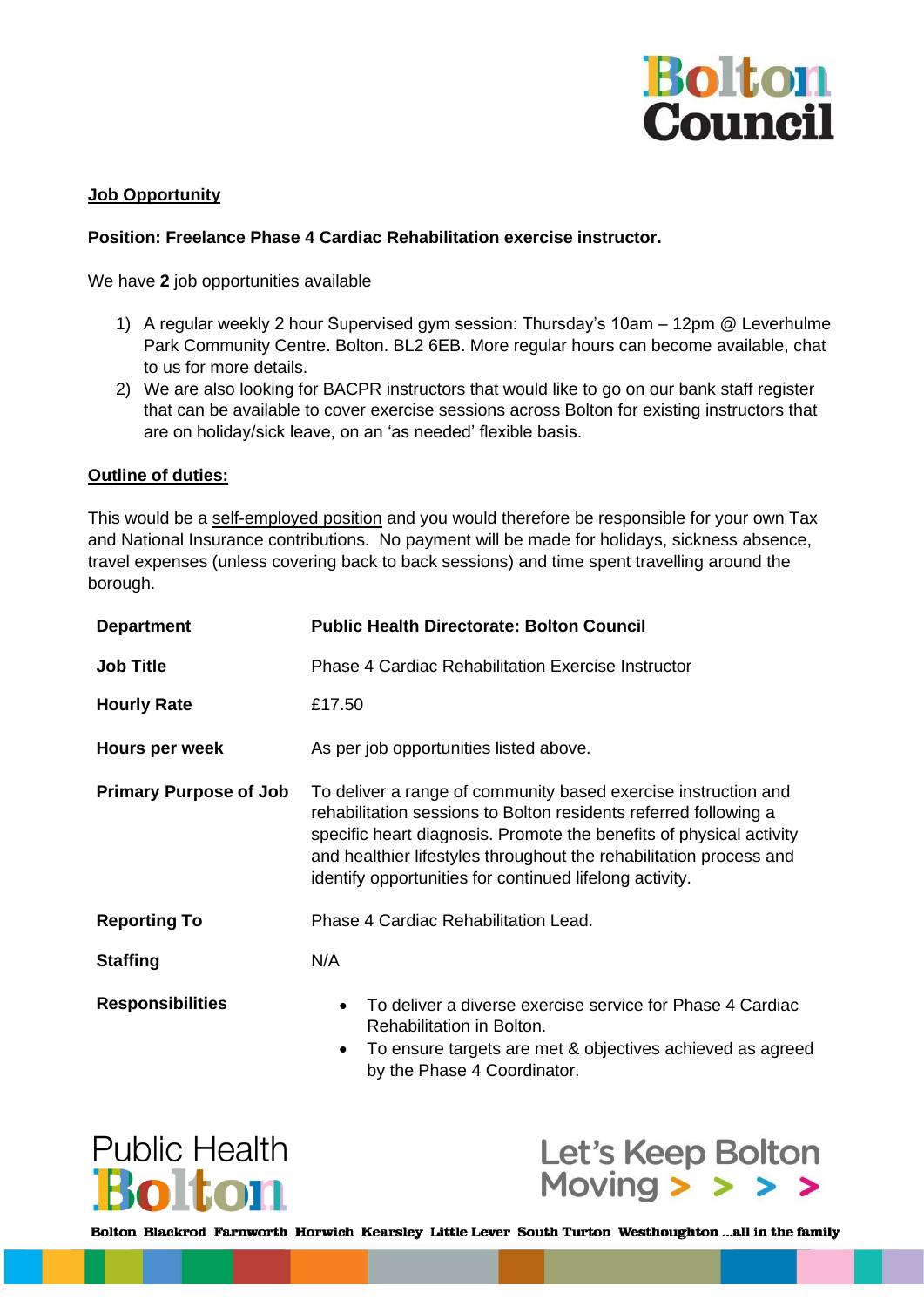

#### **Main Duties**

- **1** To deliver a range of Phase 4 Cardiac Rehabilitation activity sessions across Bolton. Such activities could include, gym instructing, circuit classes, group cycling on a 400m athletics track and lane swimming supervision (from pool side not in the water. You are not required to be lifeguard trained).
- **2** To be responsible for the efficient delivery of Phase 4 individual patient activity programmes in the community, in collaboration with the advice given from the Phase 4 coordinator and rehabilitation team at the hospital.
- **3** To monitor directly the individual progress of all patients using the service and identify opportunities for continued activity.
- **4** To assist and work with the Phase 4 Cardiac Rehabilitation coordinator in identifying health needs and limitations of patients inducted on the rehabilitation scheme. Continuing to risk assess patients on a session by session basis and make adaptions where necessary.
- **5** To collect and keep records of patient progress, activity sessions and attendance and submit to the Phase 4 Cardiac rehabilitation Coordinator for data collection.
- **6** Promote the benefits of regular physical activity and leading a healthy lifestyle to help address coronary heart disease (CHD) risk factors.
- **7**

To supervise and oversee volunteers on the Phase 4 cardiac rehabilitation scheme in a given activity session (not currently required).

**8**

To ensure that work is carried out with due regard to Health and Safety regulations.

**9**

To maintain Emergency Life Support skills, including the use of an automated external defibrillator.

**10**

Ability to effectively travel around the borough.

### **ESSENTIAL QUALIFICATIONS/CERTIFICATES**

- 1. British Association of Cardiovascular Prevention & Rehabilitation certificate
- 2. Personal Liability Insurance

# **MINIMUM ESSENTIAL REQUIREMENTS**

### **Skills and Knowledge**

1. Interpret clinical information, assess appropriateness for exercise and structure clients care accordingly





Bolton Blackrod Farnworth Horwich Kearsley Little Lever South Turton Westhoughton ...all in the family